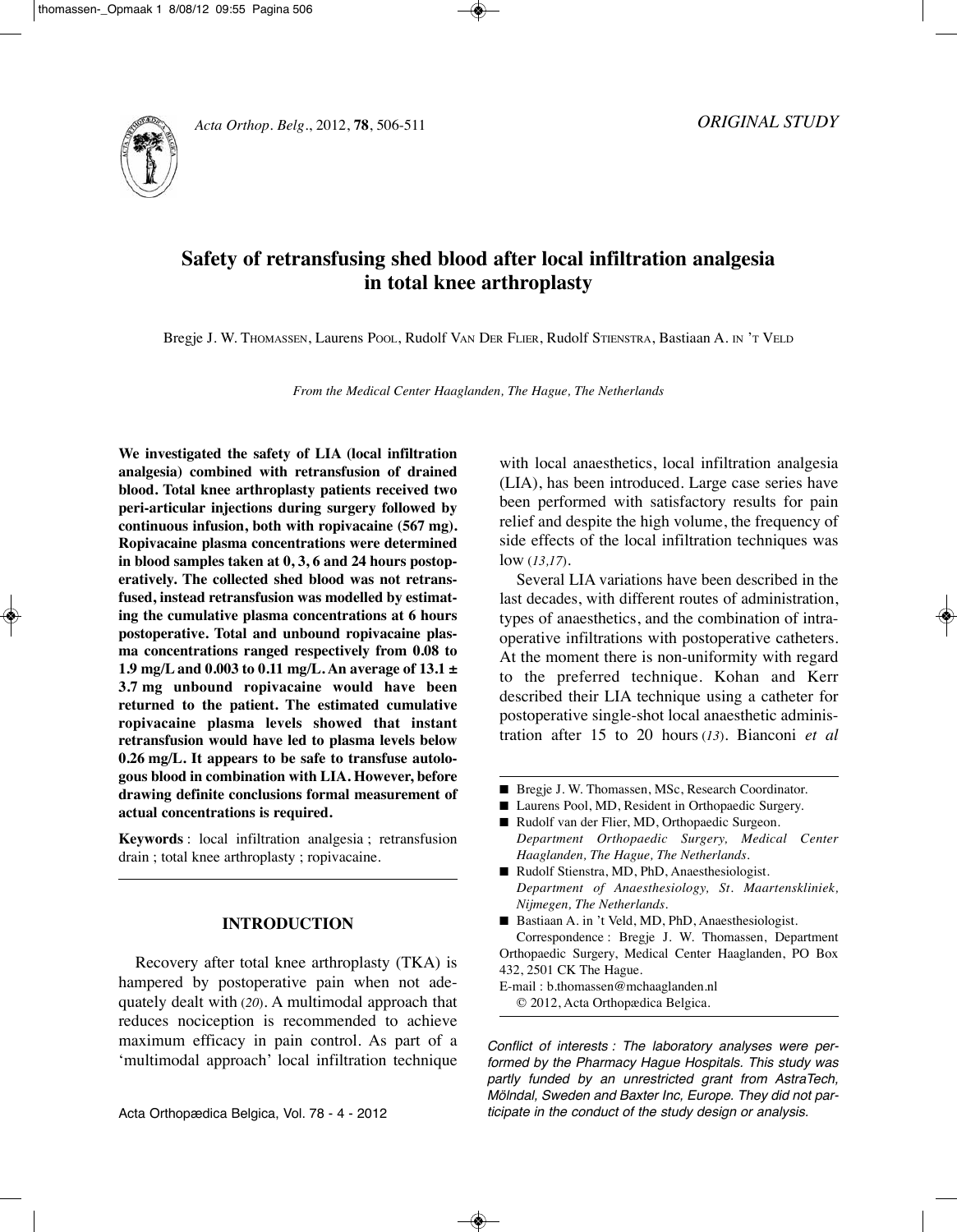favoured the LiA technique when compared to systemic analgesia because of less postoperative pain, opioid use reduction and shorter hospital stay (*3*).

The effectiveness of autologous retransfusion drains has been studied by several authors. Moonen *et al* and Cheng *et al* found a reduction in allogeneic blood transfusions in knee- and hip arthroplasty (*7,16*). However, Amin *et al* and Abuzakuk *et al* found no effect of retransfusion drains (*1,2*). Despite the discussion about the effectiveness of wound drains in general, in our hospital, as in many clinics worldwide retransfusion of shed blood is still standard care and independent of the haemoglobin level in many hospitals.

A combination of LiA and retransfusion of shed blood involves the risk of reinfusing potentially high concentrations of local anaesthetics. Ropivacaine (Naropin®, AstraZeneca) is most frequently used in LiA, because of its enhanced safety profile compared to other long-acting local anaesthetics (*12,25*). Parker *et al* reported the safe combination of both techniques in case of single shot LiA. However, no continuous wound catheter was present and no unbound ropivacaine plasma concentrations were analysed (*19,20*). Most of the plasma binding of local anaesthetics is due to association with  $\alpha$ -1-acid glycoprotein (AAG). In this case, unbound ropivacaine plasma concentration interacts with receptors to produce pharmacological or toxicological effects after systemic administration. That is why the unbound ropivacaine plasma concentration is of particular importance since side effects and complications are largely attributable to this fraction.

This study was designed to determine ropivacaine plasma concentrations in the patient and in shed blood after local (continuous) infiltration and to estimate cumulative ropivacaine plasma concentrations assuming retransfusion of shed blood.

#### **PATIENTS AND METHODS**

This experimental prospective study protocol was approved by the local Medical Ethics Committee (CCMO no. nL25137.098.08) and registered in the Dutch trial registry (nTR1784). After written informed consent had been obtained, twenty primary TKA's were enrolled in the study. Inclusion criteria were age from 18 till 90 years, ASA I-II, haemoglobin (Hb) levels above 7.5 mmol/L and normal renal function (Modified diet in renal disease equation (MDRD)) value above 48mL/min. Before surgery two intravenous cannulae were inserted into a vein of both arms, one for routine monitoring of the patient during surgery and one (controlateral side) in order to obtain blood samples. All patients received lumbar spinal anaesthesia with 15 mg bupivacaine 0.5%. Two orthopaedic surgeons performed the operations according to standard procedure. Cemented cruciate retaining components (PFC Sigma, DePuy, Johnson&Johnson) were placed and patella resurfacing was done when necessary.

A solution consisting of 50 mL ropivacaine 0.75%  $(= 375 \text{ mg})$  (AstraZeneca, Sweden), 50 mL NaCl 0.9% and 0.5 mL of 1:1000 epinephrine was injected in the peri-articular tissues. The solution was equally divided in two 50 mL syringes and injected with 22 gauge spinal needles. Before placement of the final implants the posterior capsule and deep peri-articular tissues were infiltrated with the first syringe. The second syringe was used to infiltrate the synovium of the suprapatellar pouch, quadriceps and patellar tendons and subcutaneous tissue surrounding the incision.

Additionally, near the end of the operation the Solace™ infusion System (Apex medical, San Diego) was inserted and connected. This single use elastomeric type pump was filled with 270 mL ropivacaine 0.2% without epinephrine, which was attached to two small catheters, each producing 2 mL/h, which were placed intraarticular and subfascial. A total of 96 mL ropivacaine  $0.2\%$  (= 192 mg) was infused during the first 24 hours after surgery.

Furthermore, a Bellovac autologous blood transfusion (ABT) drain (AstraTech, Sweden) was placed intraarticularly.

Blood samples were taken at the conclusion of surgery  $(T = 0)$  before the Solace infusion system and drain were opened and 3, 6 and 24 hours after the first sample. At 6 hours, the drain was disconnected and two samples were taken out of the blood bag : one before and one after passage through the filter cascade. Shed blood was not returned to the patient. The 6 hour sampling time was taken because this is the maximum time allowed for blood collection in autologous retransfusion drains.

All samples were centrifuged at 3000 rpm for 10 minutes and plasma was stored at minus 80 degrees Celsius. The wound drain and Solace infusion catheters were removed after 24 hours.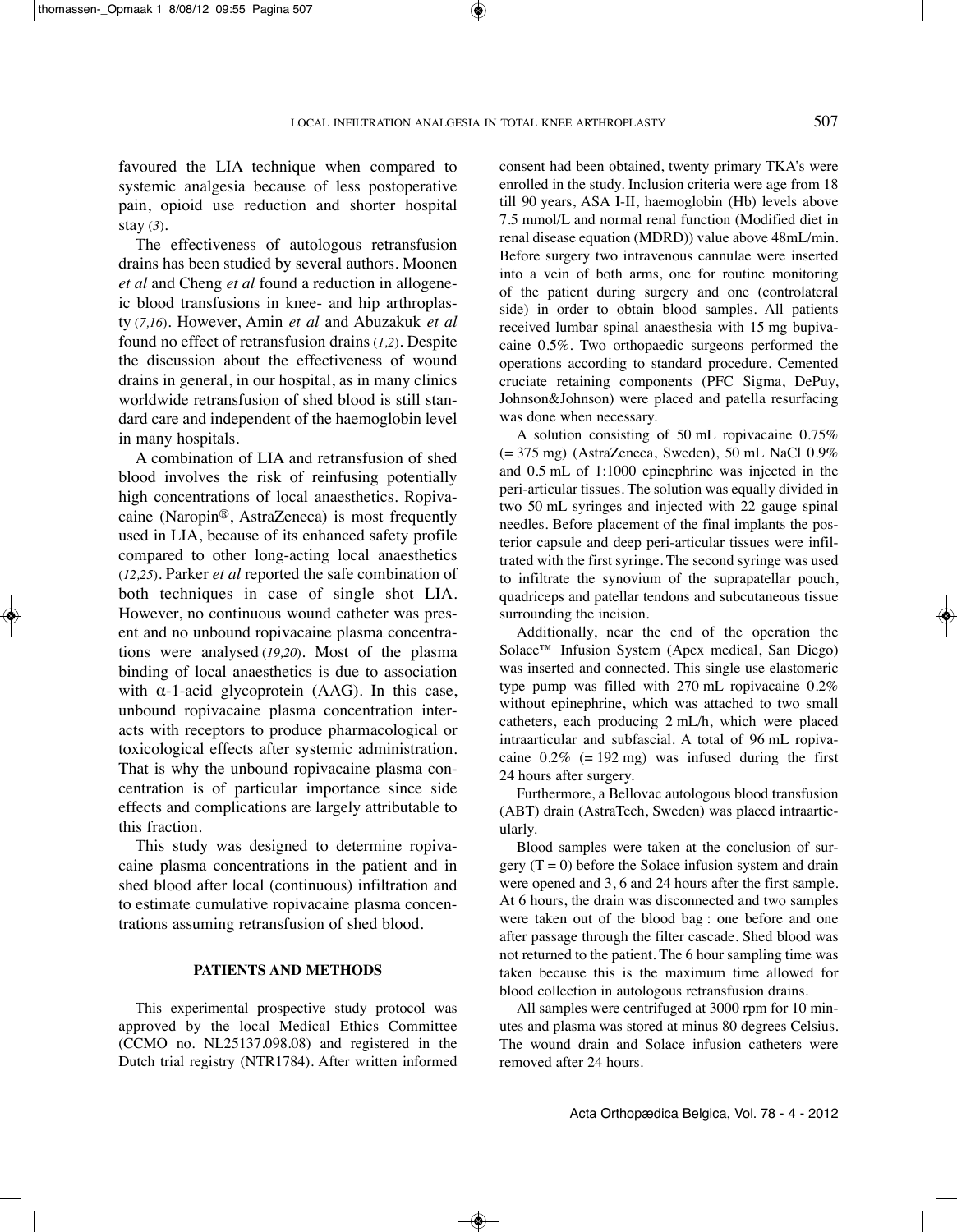During hospitalisation haemoglobin levels (Hb) were measured preoperatively and postoperatively on day 1 and 3.

#### **Analyses**

Total and unbound ropivacaine concentrations were measured with liquid chromatography-mass spectrometry (LC-MSMS, Agilent Technologies 6410 Triple Quad) (*4*). The accuracy and intermediate precision of these analyses were respectively 2.2-4.4% and 2.0-2.9%.

The free ratio of ropivacaine for each patient (Psfr) was calculated by dividing the unbound concentration by the total concentration.

Subsequently we modelled the theoretical maximum unbound ropivacaine plasma concentration if the shed blood would have been instantly returned to the patient. We estimated circulating plasma volume per patient according to the formulae of Lemmens *et al* (*15*) and the patient specific haematocrit (preoperative) values. Next, we estimated the theoretical maximum unbound ropivacaine plasma concentration as follows :

 $((Rbel \times Vbel \times Psfr<sub>6</sub>) + (Rpl<sub>6</sub> \times pat specific circular$ ing plasma volume)) / (pat specific circulating plasma volume  $+$  Vbel). (Rbel = unbound ropivacaine concentration in mg/L in the retransfusion device after blood passage through the filter cascade, Vbel = volume of shed blood in L,  $Psfr_6 =$  patient specific free ratio of ropivacaine at 6 hours postoperatively,  $Rpl_6 =$  unbound ropivacaine plasma concentration in mg/L at 6 hours postoperatively)

In this calculation we assume that a part of the unbound ropivacaine in the shed blood will instantly bind to AAG upon retransfusion, the amount of ropivacaine remaining unbound is determined by the  $Psfr<sub>6</sub>$ .

#### **Statistics**

The continuous data are presented as the number of subjects, mean, standard deviation (SD), minimum and maximum values, and categorical data expressed as frequencies and percentages. Normally distributed data are presented as mean  $\pm SD$ ; in case of non-normal distribution median and range will be used.

Spearman's correlations were calculated to examine a potential relationship between patients' characteristics (age, BMi and renal clearance) and ropivacaine concentrations in plasma. Data were analysed using SPSS 17.0 (SPSS for Windows, Chicago : SPSS inc.).

### **RESULTS**

Twenty consecutive eligible patients undergoing elective TKA were enrolled in the study (Table I. general characteristics). Patelle resurfacing was performed in 11 patients. The first and second local analgesia block were given respectively 43 and 63 minutes (on average) after start of surgery (SD : 10 min). The catheter for continuous infusion was unclamped 57 minutes (SD : 11 min) after the first block was given. The first sample was taken 34 minutes (SD : 9 min) after the second intraoperative injection.

Mean total and unbound ropivacaine plasma concentrations are shown in Table II, on average the free fraction of ropivacaine was 4.8% (SD : 0.7%).

The plasma values at 6 hours postoperatively ranged for total ropivacaine from 0.54 to 1.69 mg/L and unbound ropivacaine 0.03 to 0.11 mg/L at 6 hours postoperatively. The *Cmax* (peak concentration) of the total ropivacaine plasma concentration was 1.89 mg/L found at 24 hours postoperatively, for unbound ropivacaine plasma concentration *Cmax* was 0.11 mg/L at 6 hours postoperatively. Both values were found in different patients. The *Cmax* for the total ropivacaine plasma concentration was found in 13 patients at 24 hours postoperatively, others had their maximum at 3 hours ( $n = 2$ ) and 6 hours  $(n = 5)$  postoperatively. The  $C_{max}$  for unbound ropivacaine plasma concentration was found in half of the patients at 6 hours, 5 patients had *Cmax* at 3 hours and 5 patients at 24 hours postoperatively.

A negative correlation was found only between age and BMI ( $p = -0.458$ ) and the differences in  $C_{max}$ time points. Furthermore, no significant relationship was found between the time window, the single-shots and the sampling points.

The median shed blood volume was 600 mL (range : 303-869 mL). in one case the exact amount could not be measured, the missing value was imputed from the mean volume of the shed blood in all other patients, which was 591 mL.

There was a small difference in the total and unbound ropivacaine concentration before and after filtration of the shed blood, respectively 33.05 vs. 32.7 mg/L for the total concentration. We used the filtered total ropivacaine concentration for model-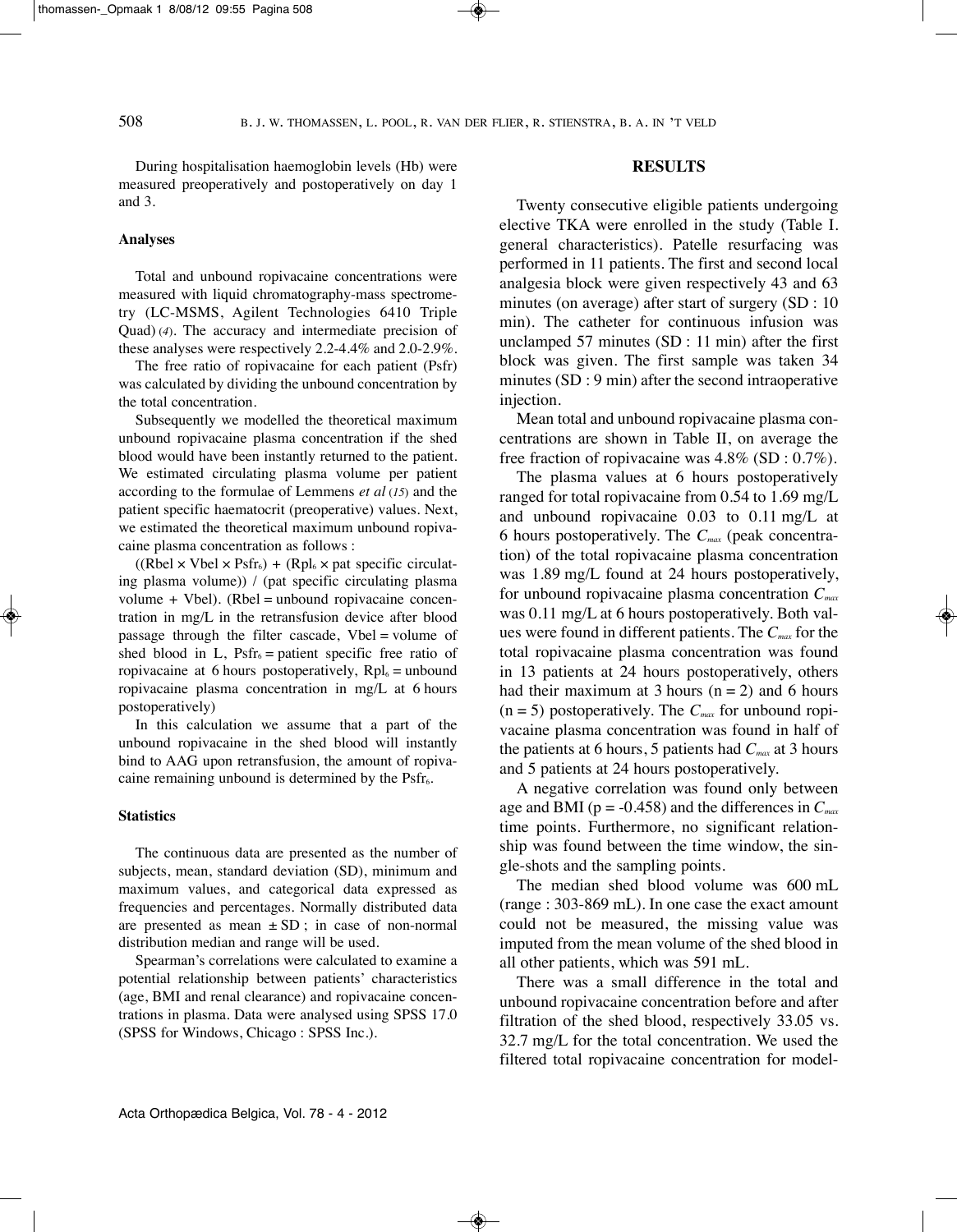|                                 | Mean $\pm$ SD (range)    |  |
|---------------------------------|--------------------------|--|
| Age (years)                     | $71.3 \pm 7.5$ (58-84)   |  |
| Body Mass Index $(kg/m2)$       | $27.1 \pm 3.5$ (21-37)   |  |
| Renal clearance (MDRD) (mL/min) | $69.7 \pm 11.8$ (48-86)  |  |
| Male / female                   | $15(75\%)/5(25\%)$       |  |
| ASA classification (I/II)       | $4(20\%)/16(80\%)$       |  |
| Left $/$ right                  | $7(35\%)$ / 13 (65%)     |  |
| Patella resurfacing (yes / no)  | 11 $(55\%)$ / 9 $(45\%)$ |  |

Table I. — Patient demographic data

 $MDRD =$  modification of diet in renal diseases

ASA = American Society of Anaesthesiologists.

ling the cumulative concentration, because the filtered shed blood would be returned to the patient.

The ropivacaine concentrations in shed blood were much higher in comparison to the plasma levels. The unbound ropivacaine fraction (mean ± SD) in shed blood  $(68.8 \pm 4.6\%)$  was higher as compared to plasma  $(4.8 \pm 1.1\%)$ .

When the shed blood would have been returned to the patient an average of  $13.1 \pm 3.7$  mg (range: 6.2-18 mg) unbound ropivacaine would have been administered intravenously.

We estimated the cumulative ropivacaine plasma concentration when the shed blood would have been returned to the patient. This model showed a mean unbound ropivacaine plasma concentration after retransfusion of the shed blood of  $0.26 \pm$ 0.11 mg/L (range : 0.12-0.58 mg/L).

Haemoglobin levels showed the expected decrease during the first postoperative days in all patients. The average pre-operative Hb value was 9.1 mmol/L  $(SD: 0.5 \text{ mmol/L})$ ; on day 1 and 3 Hb values were respectively 6.9 mmol/L (SD :  $0.6$  mmol/L) and  $6.6$  mmol/L (SD : 0.8 mmol/L). None of the patients received an allogeneic blood transfusion.

#### **DISCUSSION**

LiA is a relatively simple technique where significant opiate sparing effects have been described (*9,11*). The combination with a retransfusion drain is performed in several hospitals, however questions were raised with respect to its safety. Before addressing efficacy we need to examine the issues of safety. We combined these two modalities with special focus on the unbound ropivacaine plasma concentration, since the unbound fraction is mainly responsible for systemic toxicity. We expected that the cumulative modelled unbound ropivacaine plasma concentration at 6 hours postoperatively would be well below the threshold for systemic toxicity stated by Knudsen *et al* (*14*). They performed a study on healthy volunteers receiving ropivacaine intravenously. Based on the arterial sampling a threshold for CNS (central nervous system) toxicity is apparent at mean (min-max) unbound ropivacaine plasma concentration in the order of 0.56 mg/L (range : 0.34-0.85 mg/L) (*14*). Without retransfusion we found unbound ropivacaine plasma concentrations of  $0.05 \pm 0.02$  mg/L (95% CI: 0.04-0.06 mg/L) at 6 hours postoperative.

It is important to base the safe limits on the

|                  | Unbound                             | Total                                                             | Fraction                 |
|------------------|-------------------------------------|-------------------------------------------------------------------|--------------------------|
| $T = 0$          | $(0.014 \pm 0.009(0.003 - 0.036))$  | $(0.302 \pm 0.177(0.078 - 0.698))$                                | $4.5 \pm 0.6$ (3.1-5.3)  |
| $T = 3$          | $(0.042 \pm 0.019(0.019 - 0.086))$  | $(0.798 \pm 0.254)$ (0.448-1.434)                                 | $5.1 \pm 0.9$ (3.3-7.1)  |
| $T = 6$          | $(0.050 \pm 0.022) (0.025 - 0.105)$ | $(0.888 \pm 0.299)$ (0.539-1.689)                                 | $5.8 \pm 2.2$ (3.4-12.6) |
| $T = 24$         | $(0.040 \pm 0.015(0.017 - 0.078))$  | $1.028 \pm 0.328$ (0.467-1.886)                                   | $3.9 \pm 0.6$ (2.7-5.1)  |
| ABT before       | $23.05 \pm 5.72$ (11.95-32.69)      | $33.049 \pm 6.539 (18.445 - 41.773) (69.1 \pm 4.7 (62.2 - 78.5))$ |                          |
| <b>ABT</b> after | $22.61 \pm 5.72$ (10.33-31.87)      | $32.699 \pm 6.777 (16.385 - 41.300) (68.5 \pm 4.5 (59.9 - 77.2))$ |                          |

Table II. — Total and unbound ropivacaine concentrations in plasma and shed blood

Unbound and total values are shown in mg/L as mean  $\pm$  SD (range).

The "fraction" is unbound concentration in % of the total concentration.

Values under timepoints (T) 0, 3, 6 and 24 hours represent plasma.

Values under "ABT" (Autologous Blood Transfusion) before and after represent shed blood before and after filtration.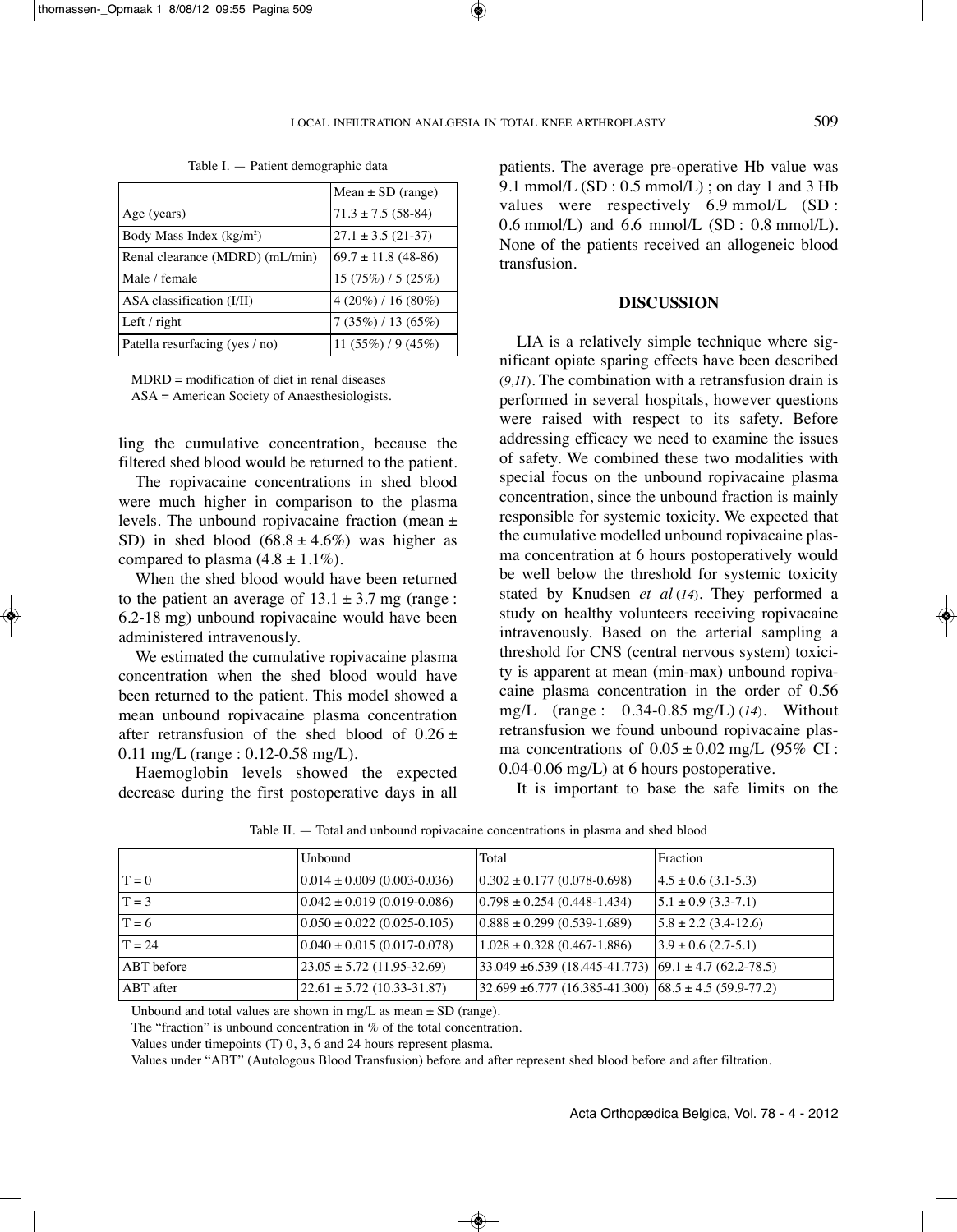unbound plasma concentrations since this concentration is related to systemic pharmacodynamic effects and toxicity. Two studies (*6,8*) used LIA intraoperatively with ropivacaine in dose up to 400 mg generating unbound ropivacaine plasma concentrations well below the threshold for systemic toxicity (*14*).

Four studies have so far been published where shed blood has been collected postoperatively and analysed for ropivacaine content (*4,10,18,21*). In these studies, the total amount of ropivacaine in the shed blood collected has found to be low,  $\lt 27$  mg, in comparison to doses used in regional anaesthesia. In one of these studies (*21*) doses up to 490 mg were used. In our study we found a maximum total ropivacaine concentration in shed blood of 41.3 mg. The reason for this slightly higher value might be explained by our study design. we started the postoperative wound infusion immediately after the end of surgery in difference with all the other published studies where the wound infusion started after six hours, e.g after finalisation of drain blood collection.

No investigation has so far been published measuring the change in unbound ropivacaine following retransfusion of shed blood. however in one study the change in total ropivacaine was measured (*18*). The estimated mean maximum dose of ropivacaine reinfused, obtained from the product of drain volume and concentration, was approximately 1.3 mg (range : 0.4-2.6 mg). The mean total ropivacaine plasma concentration increased slightly, 0.03  $\mu$ g/mL, from 0.79  $\mu$ g/mL to a mean value of 0.82  $\mu$ g/mL after completion of retransfusion (18). In our study the total amount of ropivacaine in shed blood was 32.7 mg (range : 16.4-41.3 mg). Considering a worst case scenario where shed blood with 41.3 mg ropivacaine would be reinfused our values would be 32 times (41.3/1.3) higher than by parker *et al* (*18*). Theoretically this would with our study results generate a blood level increase of total ropivacaine with  $32 \times 0.03$  mg = 0.95 mg/L, when the shed blood had been reinfused.

The major determinant of systemic toxicity in local anaesthetics is the unbound concentration in plasma. It is known that AAG, the protein responsible for ropivacaine binding, has high inter- and intra-individual variability and therefore concentrations and binding capacity can largely differ over time and between patients. Furthermore, AAG concentrations are influenced by surgery, myocardial infarction and inflammatory processes (*24*). Essving *et al* noted that even though the total plasma concentration showed increasing values, the free fraction decreases with time (*8*). This is in line with the fact that ropivacaine is mainly bound to AAG. The AAG availability has been associated with an increase in the protein binding of ropivacaine during long-term infusion after surgery (*5,23*). This is also seen in our study were the mean unbound ropivacaine fraction decreases after 24 hours. In our study mean unbound ropivacaine fraction was 4.8% in the included ASA I and II patients. This is lower than in Knudsen's study which may be explained by the fact that our patients had more co-morbidity (*14*).

In two previously published studies the unbound ropivacaine fraction was measured (*4,8*). The unbound ropivacaine fraction in the different studies varied between 2.2 and 8.8%. In our study we found unbound ropivacaine fraction in plasma at six hours to be  $5.8\%$  (range,  $3.4-12.6\%$ ). Applying the highest fraction on the theoretically generated total plasma level increase of 0.95 mg/L would generate unbound ropivacaine, if reinfused, of 12.6% × 0.95 mg/L =  $0.12$  mg/L. Adding this maximum calculated increase to the highest reported unbound ropivacaine plasma concentration generates a maximum unbound ropivacaine plasma concentration of  $0.105 + 0.12 = 0.225$  mg/L, a concentration well below the threshold for systemic toxicity of 0.56 mg/L (*14*). Also the model we used with all specific data from each patient (e.g. plasma volume, shed blood volume and free fraction) showed a mean unbound ropivacaine plasma concentration after retransfusion of the shed blood of  $0.26 \pm$ 0.11 mg/L (range, 0.12-0.58 mg/L). In both models we assume instant retransfusion and instant binding. In daily practice however, an erythrocyte concentrate is normally reinfused in half an hour or more, so even lower unbound ropivacaine values are likely.

Regarding the shed blood collected, the median total drainage loss of 600 mL was similar to the reported amounts in the study of Vendittoli *et*